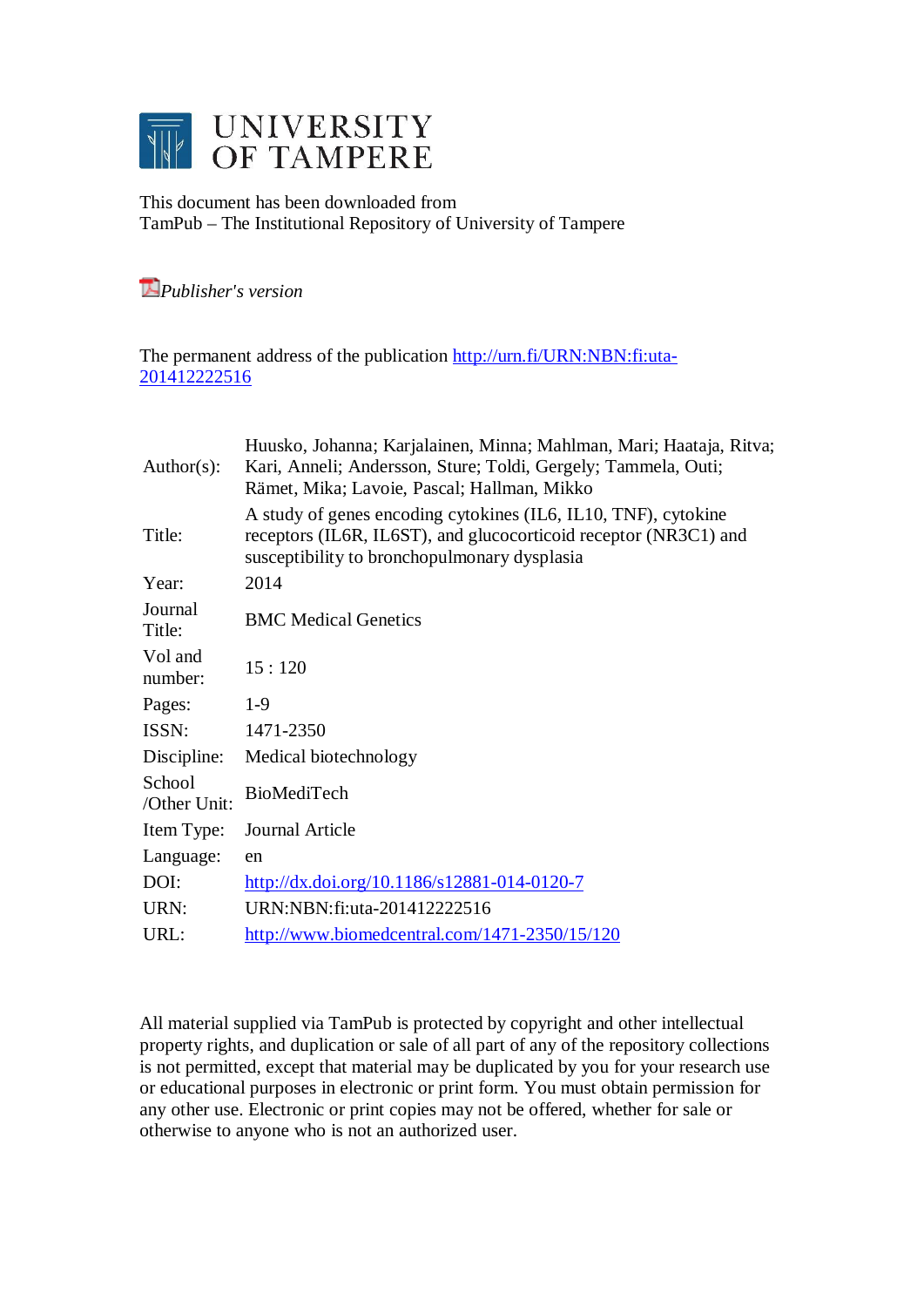## **RESEARCH ARTICLE Example 2014 CONSIDERING CONSIDERING CONSIDERING CONSIDERING CONSIDERING CONSIDERING CONSIDERING CONSIDERING CONSIDERING CONSIDERING CONSIDERING CONSIDERING CONSIDERING CONSIDERING CONSIDERING CONSIDE**



# A study of genes encoding cytokines (IL6, IL10, TNF), cytokine receptors (IL6R, IL6ST), and glucocorticoid receptor (NR3C1) and susceptibility to bronchopulmonary dysplasia

Johanna M Huusko<sup>1,2\*</sup>, Minna K Karjalainen<sup>1,2</sup>, Mari Mahlman<sup>1,2</sup>, Ritva Haataja<sup>1,3</sup>, M Anneli Kari<sup>4</sup>, Sture Andersson<sup>4</sup> , Gergely Toldi<sup>5</sup>, Outi Tammela<sup>6</sup>, Mika Rämet<sup>1,2,6,7</sup>, Pascal M Lavoie<sup>8</sup>, and Mikko Hallman<sup>1,2</sup> on behalf of Gen-BPD Study Group

## Abstract

**Background:** Bronchopulmonary dysplasia (BPD) is a common chronic lung disease associated with very preterm birth. The major risk factors include lung inflammation and lung immaturity. In addition, genetic factors play an important role in susceptibility to moderate-to-severe BPD. In this study, the aim was to investigate whether common polymorphisms of specific genes that are involved in inflammation or differentiation of the lung have influence on BPD susceptibility.

Methods: Genes encoding interleukin-6 (IL6) and its receptors (IL6R and IL6ST), IL-10 (IL10), tumor necrosis factor (TNF), and glucocorticoid receptor (NR3C1) were assessed for associations with moderate-to-severe BPD susceptibility. Five IL6, nine IL6R, four IL6ST, one IL10, two TNF, and 23 NR3C1 single nucleotide polymorphisms (SNPs) were analyzed in very preterm infants born in northern Finland (56 cases and 197 controls) and Canada (58 cases and 68 controls). IL-6, TNF and gp130 contents in umbilical cord blood, collected from very preterm infants, were studied for associations with the polymorphisms. Epistasis (i.e., interactions between SNPs in BPD susceptibility) was also examined. SNPs showing suggestive associations were analyzed in additional replication populations from Finland (39 cases and 188 controls) and Hungary (29 cases and 40 controls).

Results: None of the studied SNPs were associated with BPD nor were the IL6, TNF or IL6ST SNPs associated with cord blood IL-6, TNF and qp130, respectively. However, epistasis analysis suggested that SNPs in IL6ST and IL10 were associated interactively with risk of BPD in the northern Finnish population; however, this finding did not remain significant after correction for multiple testing and the finding was not replicated in the other populations.

Conclusions: We conclude that the analyzed SNPs within IL6, IL6R, IL6ST, IL10, TNF, and NR3C1 were not associated with BPD. Furthermore, there was no evidence that the studied SNPs directly contribute to the cord blood protein contents.

Keywords: Bronchopulmonary dysplasia, Epistasis, Glucocorticoid receptor, Interleukin, Preterm infant, Single nucleotide polymorphism

<sup>1</sup>Department of Pediatrics, Institute of Clinical Medicine, Medical Research Center Oulu, Oulu University Hospital and University of Oulu, Oulu, Finland 2 Department of Children and Adolescents, Oulu University Hospital, Oulu,

Finland

Full list of author information is available at the end of the article



© 2014 Huusko et al.; licensee BioMed Central Ltd. This is an Open Access article distributed under the terms of the Creative Commons Attribution License (http://creativecommons.org/licenses/by/4.0), which permits unrestricted use, distribution, and reproduction in any medium, provided the original work is properly credited. The Creative Commons Public Domain Dedication waiver (http://creativecommons.org/publicdomain/zero/1.0/) applies to the data made available in this article, unless otherwise stated.

<sup>\*</sup> Correspondence: [johanna.huusko@oulu.fi](mailto:johanna.huusko@oulu.fi) <sup>1</sup>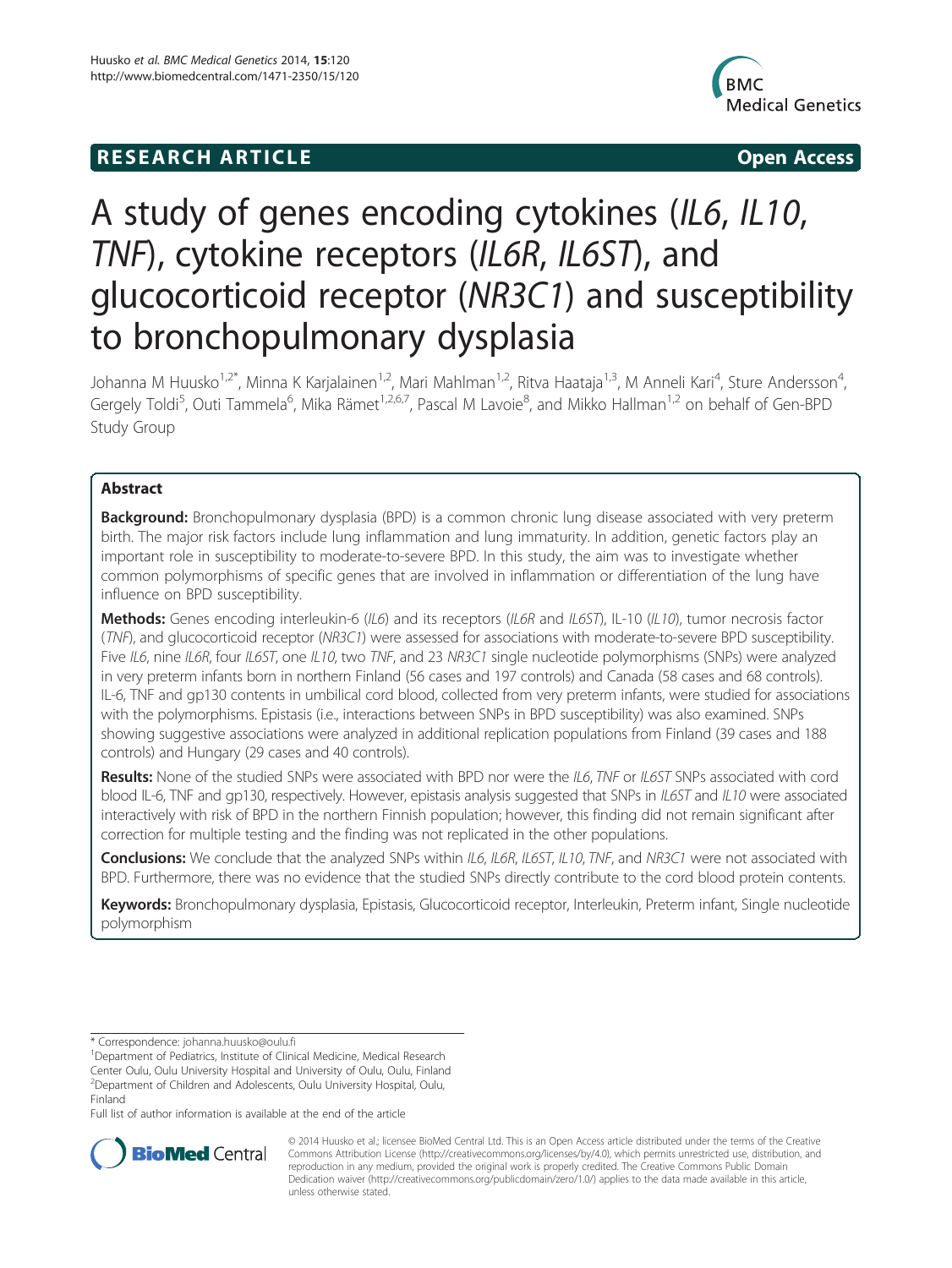## Background

Bronchopulmonary dysplasia (BPD) is a chronic lung disease that affects infants born very preterm. Despite advances in treatment practices (including antenatal glucocorticoid treatment), BPD continues to be a major cause of neonatal morbidity and mortality in these infants. Furthermore, infants with BPD are at increased risk of respiratory morbidities in later life, and lung function defects may persist even into adulthood [[1\]](#page-8-0). Major risk factors that predispose infants to BPD include prematurity [[2](#page-8-0)], fetal growth restriction [\[3\]](#page-8-0), and lung inflammation [[4](#page-8-0)]. In addition to environmental stressors, the results of twin studies indicate high heritability for BPD and that the genetic factors have an important role in predisposition to BPD [\[5](#page-8-0)-[7\]](#page-8-0) accounting for up to 79% of the variance in liability to moderate-to-severe BPD [\[6](#page-8-0)]. Despite numerous candidate gene studies and two genome-wide association studies, the genetic background of BPD remains incompletely characterized [\[8-11\]](#page-8-0).

Infants with BPD often have a simplified lung structure. It has been proposed that initiation of an inflammatory cascade in immature lung tissue interferes with the normal course of septation and alveolar development. This leads to fewer, simplified, and larger alveoli and dysmorphic pulmonary vasculature, which are typical features of impaired alveolarization and common findings in BPD [\[4,12\]](#page-8-0). In addition, the inflammatory cytokines are strongly associated with the airway and interstitial lung injury, and thus, several inflammatory mediators have been studied for associations with BPD [[13\]](#page-8-0). Previously, elevated levels of cytokines were observed in blood, cord blood or amniotic fluid from infants who subsequently developed BPD [[14](#page-8-0)-[16](#page-8-0)]. In particular, elevated levels of proinflammatory cytokine interleukin 6 (IL-6) in blood after birth [[14](#page-8-0)], glycoprotein 130 (gp130, also known as IL-6 signal transducer) in cord blood [\[15\]](#page-8-0) and reduced expression of IL-10 in placenta [\[17\]](#page-8-0) were associated with risk of BPD.

This case–control study was performed to assess whether genes involved in inflammation and lung maturation are associated with susceptibility to moderate-to-severe BPD, defined by the need of supplemental oxygen at the corrected age of 36 weeks. The genes encoding IL-6 (IL6), its receptors IL-6R (IL6R) and gp130 (IL6ST), IL-10 (IL10), tumor necrosis factor (TNF) formerly known as TNF-alpha, were studied. In addition, the gene encoding glucocorticoid receptor (NR3C1) was selected. Glucocorticoids have strong anti-inflammatory effects, and they additionally influence growth and differentiation. The actions of both endogenous and synthetic glucocorticoids are mediated by the glucocorticoid receptor [[18,19](#page-8-0)]. Furthermore, associations between specific polymorphisms and cord blood serum IL-6, TNF and gp130 contents were studied. Finally, epistasis was investigated; i.e., whether interactions between polymorphisms in the six analyzed genes affect disease susceptibility.

## **Methods**

Written informed consent was obtained from the parents, and the study was approved by the Ethics Committee of Oulu University Hospital, the University of British Columbia Clinical Research Ethics Board, the University of Alberta Ethics Board, and the Semmelweis University Hospital Ethical Committee.

#### Diagnosis of BPD and infant inclusion criteria

The diagnosis of BPD was based on a requirement for supplemental oxygen or ventilation at 36 wk post menstrual age (PMA). For infants who required supplemental oxygen for a minimum of 28 d, the severity of BPD was graded (according to National Institute of Child Health and Human Development criteria) as mild BPD (no supplemental  $O_2$  requirement or ventilation at 36 wk PMA), moderate BPD (supplemental  $O<sub>2</sub>$  requirement <30% at 36 wk PMA), or severe BPD (supplemental  $O_2$ requirement ≥30% or ventilation at 36 wk PMA) [\[20](#page-8-0)]. The oxygen reduction test [[21](#page-8-0)] was performed for infants born in Finland after 2009; the test eliminated less than 10% of all cases of moderate BPD. Although infants from different centers were included in the study, the possible differences in BPD diagnosis were small since the transcutaneous oxygen saturation limits were kept within a close range (lower limit from 86 to 90%; upper limit from 92 to 95%), the oxygen saturation test was similar in each center, and of all infants studied only one third of the Canadian population was treated in moderately high altitude  $({\sim}670 \text{ m})$ .

In case–control analyses, infants with no-to-mild BPD were controls and infants with moderate-to-severe BPD were cases. This approach was based on twin studies that demonstrated significant heritability in moderateto-severe BPD but less in mild BPD [[6\]](#page-8-0). We excluded infants with malformations and those who died before the diagnosis. Additionally, only one infant was included from each monozygotic twin pair.

## Study populations

All infants were born at gestational age  $(GA) < 31$  wk. Clinical characteristics are presented in Table [1.](#page-3-0) The northern Finnish population  $(n = 253)$  was prospectively recruited at Oulu University Hospital in 1997–2010. Only infants with parents of Finnish origin were included. The study population that originated Canada (n =126) comprised infants born in neonatal intensive care units in Vancouver and Edmonton in 2006–2008, as described previously [\[22](#page-8-0)]. These infants were of European descent. In addition, two replication populations were included. The first population comprised infants born in Finland (n =227) in the university hospitals of Oulu, Kuopio, Tampere, and Helsinki in 2010–2012 and in the University Hospital of Turku in 2001–2006 and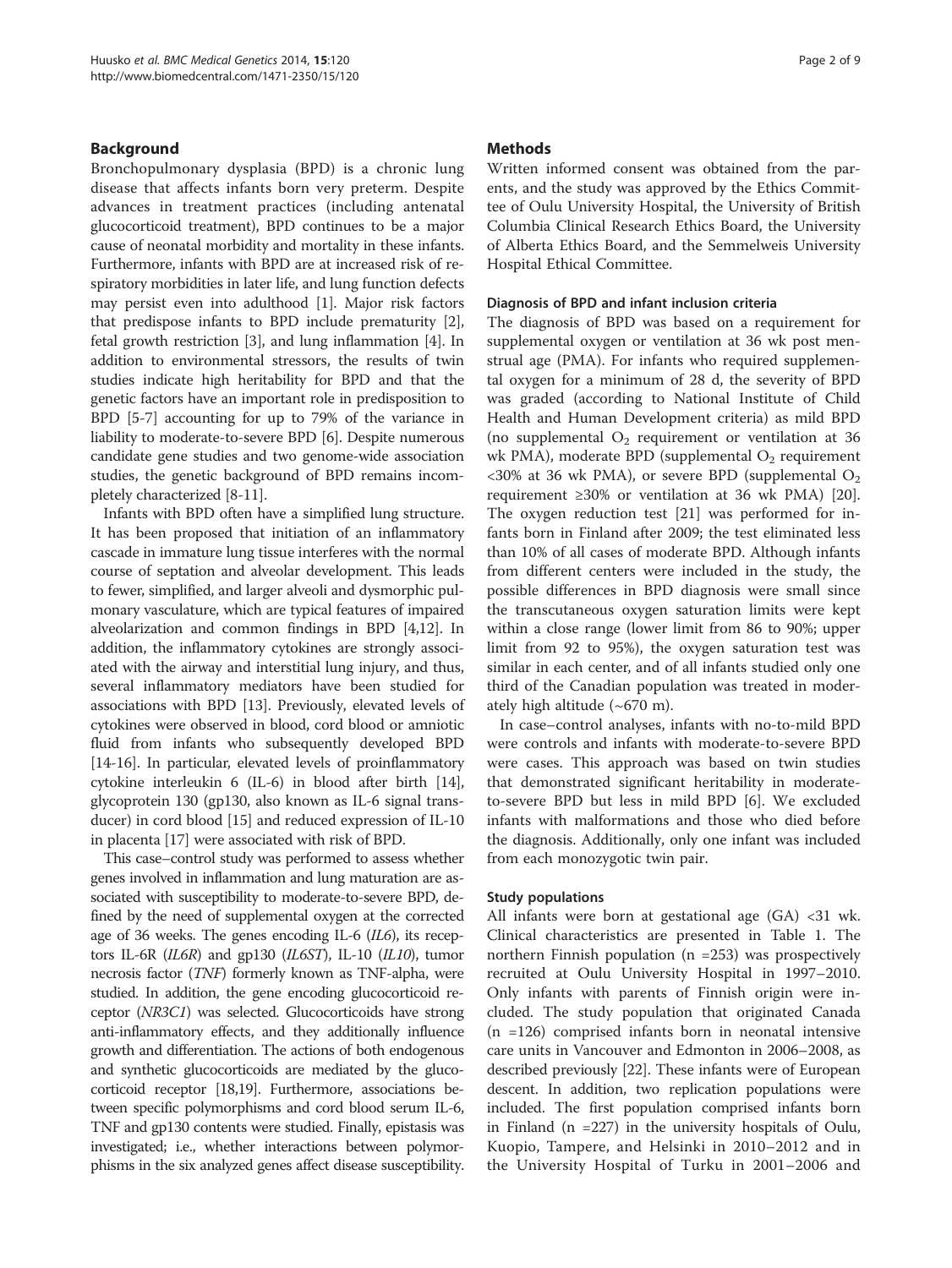|                                        | Northern Finnish                  |                                      | Canadian                        |                                      | <b>Replication Finnish</b>        |                                      | <b>Replication Hungarian</b>    |                                                   |
|----------------------------------------|-----------------------------------|--------------------------------------|---------------------------------|--------------------------------------|-----------------------------------|--------------------------------------|---------------------------------|---------------------------------------------------|
|                                        | <b>BPD</b> cases                  | <b>Controls</b>                      | <b>BPD</b> cases                | <b>Controls</b>                      | <b>BPD</b> cases                  | <b>Controls</b>                      | <b>BPD</b> cases                | <b>Controls</b>                                   |
| n                                      | 56                                | 197                                  | 58                              | 68                                   | 39                                | 188                                  | 29                              | 40                                                |
| Gestational age,<br>weeks <sup>1</sup> | $27.5 \pm 1.9$<br>$(24 - 30)$     | $28.7 \pm 1.7$<br>$(23 - 30)$ ***    | $25.9 \pm 1.6$<br>$(23 - 30)$   | $27.6 \pm 1.3$<br>$(24 - 30)$ ***    | $26.5 \pm 1.9$<br>$(24 - 30)$     | $27.5 \pm 2.0$<br>$(23 - 30)$ **     | $26.6 \pm 1.8$<br>$(24 - 30)$   | $28.6 \pm 1.4 \times$<br>$24 - 30$ <sup>***</sup> |
| Gestational age <28<br>wk, n (%)       | 29 (51.8)                         | 64 (32.5)**                          | 48 (82.8)                       | $32(47.1)$ ***                       | 30 (76.9)                         | 88 (46.8)**                          | 19 (65.5)                       | $6(15.0)$ ***                                     |
| Birth weight, grams                    | $938 \pm 268$<br>$(495 - 1555)$   | $1184 \pm 313$<br>$(370 - 1850)$ *** | $834 \pm 221$<br>$(385 - 1420)$ | $1162 \pm 243$<br>$(630 - 1900)$ *** | $878 \pm 257$<br>$(440 - 1470)$   | $1074 \pm 308$<br>$(520 - 1970)$ *** | $928 \pm 226$<br>$(510 - 1500)$ | $1179 \pm 193$<br>$(650 - 1500)$ ***              |
| Birth weight Z-score <sup>1,2</sup>    | $-1.4 \pm 1.41$<br>$(-4.5 - 1.8)$ | $-0.9 \pm 1.22$<br>$(-5.5 - 1.7)^*$  | NA.                             | NA.                                  | $-1.4 \pm 1.38$<br>$(-4.0 - 1.1)$ | $-0.9 \pm 1.3$<br>$(-4.0 - 2.6)$     | <b>NA</b>                       | <b>NA</b>                                         |
| $IUGR$ ≤ -2 SD, n $%$                  | 21 (37.5)                         | 33 $(16.8)$ **                       | 11(19.0)                        | $3(4.4)^{*}$                         | 13(33.3)                          | 41(21.8)                             | <b>NA</b>                       | <b>NA</b>                                         |
| Male gender, n (%)                     | 34 (60.7)                         | 111 (56.3)                           | 29 (50.0)                       | 30(44.1)                             | 26 (66.7)                         | 94 (50.0)                            | 16(55.2)                        | 24(60.0)                                          |
| Singletons, n (%)                      | 47 (83.9)                         | 164 (83.2)                           | 39 (67.2)                       | 44 (64.7)                            | 29 (74.4)                         | 138 (73.4)                           | 26 (89.7)                       | 33 (82.5)                                         |
| Severe BPD, n (%)                      | 21(37.5)                          |                                      | 21(36.2)                        |                                      | 18 (46.2)                         |                                      | <b>NA</b>                       |                                                   |

<span id="page-3-0"></span>Table 1 Clinical characteristics of the northern Finnish, Canadian, replication Finnish, and replication Hungarian preterm cohorts

\*P <0.05, \*\*P <0.01, \*\*\*P <0.001; Mann–Whitney U-test for continuous variables,  $x^2$ -test for dichotomous variables; <sup>1</sup>mean ± standard deviation (range); <sup>2</sup>Birth weight Z-score describing fetal intrauterine growth. BPD cases were infants with moderate-to-severe BPD, and controls were infants with no-to-mild BPD. BPD, bronchopulmonary dysplasia; IUGR, intrauterine growth restriction; NA, information not available.

2011–2012. This population was not included in the original analyses because samples were prospectively collected during or after the original analyses. The second replication population (n =69) included infants of European descent born in Semmelweis University Hospital, Budapest, Hungary in 1995–2002.

#### DNA sample preparation

For the samples collected in Finland, genomic DNA was extracted from buccal cells, umbilical cord blood, and blood spots dried on paper with Chelex 100 (Bio-Rad, Hercules, CA, USA), UltraClean DNA blood Isolation kit (MO BIO Laboratories Inc., Carlsbad, CA, USA), and MO BIO Ultra-Clean BloodSpin DNA Isolation Kit (MO BIO Laboratories), respectively. For buccal cell and paper blood DNA samples, whole-genome amplification was performed, as described previously [[23](#page-8-0)]. For samples that originated in Canada, genomic DNA was extracted from umbilical cord tissue and cell samples, whole blood specimens, and tracheal aspirate samples with the ChargeSwitch gDNA Mini Tissue Kit (Invitrogen, Carlsbad, CA, USA), QIAamp DNA Blood Midi Kit (Qiagen, Hilden, Germany), and ChargeSwitch gDNA Buccal Cell Kit (Invitrogen), respectively. DNA from the Hungarian samples was extracted from dried whole blood spots with saponin and Chelex-100, as described previously [[24](#page-8-0)].

#### SNP selection and genotyping

Tagging SNPs (tSNPs) that capture most of the common genetic variation in the selected regions based on linkage disequilibrium (LD) were selected by using HapMap data (release 24/phases I&II) [\[25](#page-8-0)] for the CEU population (CEPH; Utah residents with ancestry from northern and western Europe). A minor allele frequency (MAF) cut-off value of 0.1 and an  $r^2$  cut-off value of 0.9 were used for pairwise tagging. A total of 44 SNPs (five SNPs in IL6, nine in IL6R, four in IL6ST, one in IL10, two in TNF, and 23 in NR3C1) were selected for genotyping. The analyzed SNPs are listed in Tables [2](#page-4-0) and [3.](#page-5-0)

Genotyping was performed with the Sequenom iPLEX Gold assay. Three SNPs deviated from Hardy–Weinberg equilibrium (HWE): IL6R rs4075015 and rs4453032 in the northern Finnish population and IL6 rs2069840 in the Canadian population. Because these SNPs deviated from HWE in only one of the populations, they were included in analyses. In the replication study, IL6ST rs10471960 and IL10 rs3024493 SNPs were genotyped by PCR-RFLP analysis with primer pairs of 5′-CAGAGTGGCTTAGG GACAGTT-3′ (forward) and 5′-ACTCGCAGCATCAC TACCAAT-3′ (reverse) for rs10471960 and 5′-GGGTG GCTGCTAGGCATTT-3′ (forward) and 5′-GAATAGC CCCCTTGTCCCTTC-3′ (reverse) for rs3024493, with restriction enzymes *BssSI* and *BamHI* (New England Biolabs, Ipswich, MA, USA), respectively.

#### Analysis of IL-6, TNF and gp130 in umbilical cord blood specimens

IL-6, TNF and gp130 protein contents were measured from umbilical cord blood specimens collected from a cohort of very preterm infants born in Oulu University Hospital during 1998–2002, as described previously [[15\]](#page-8-0). A total of 120 infants were included in the analysis: 35 infants subsequently developed moderate-to-severe BPD and 85 infants had no-to-mild BPD. The protocol of the antibody-based microarray has been previously described in detail [\[26](#page-8-0)]. The protein content of blood specimens are reported as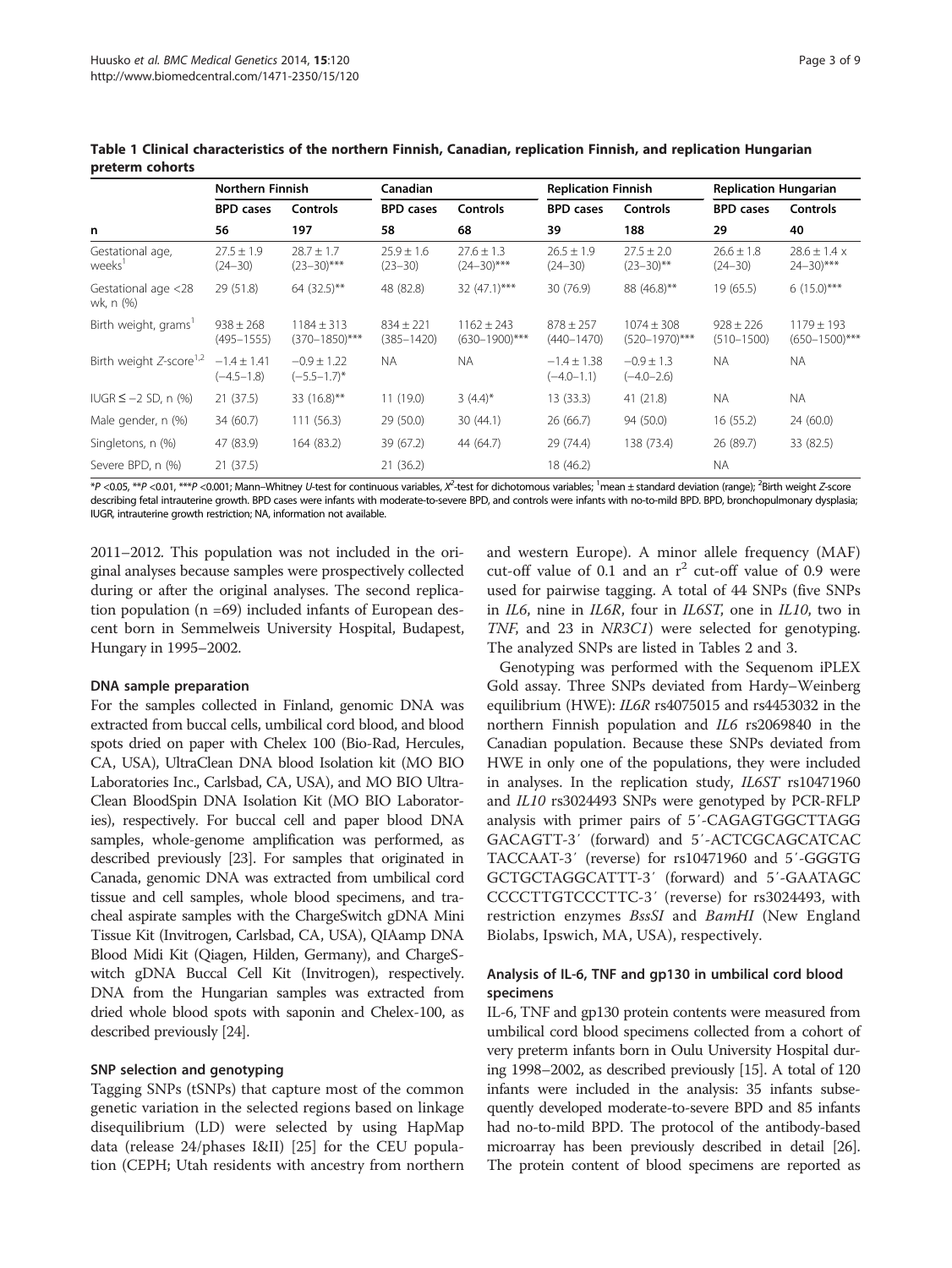|       |                           | Northern Finland, n =253             |         | Canada, n =126                       |         |  |
|-------|---------------------------|--------------------------------------|---------|--------------------------------------|---------|--|
| Gene  | Polymorphism <sup>1</sup> | Case, control minor allele frequency | P value | Case, control minor allele frequency | P value |  |
| IL6   | rs2069827                 | 0.286, 0.265                         | 0.6603  | 0.129, 0.119                         | 0.8126  |  |
| IL6   | rs1800797                 | 0.438, 0.454                         | 0.7592  | 0.379, 0.388                         | 0.8872  |  |
| IL6   | rs1800795                 | 0.438, 0.454                         | 0.7523  | 0.404, 0.404                         | 0.9884  |  |
| IL6   | rs2069832                 | 0.427, 0.457                         | 0.5814  | 0.397, 0.404                         | 0.8990  |  |
| IL6   | rs2069840                 | 0.222, 0.237                         | 0.7464  | 0.276, 0.243                         | 0.5480  |  |
| IL6R  | rs4845617                 | 0.400, 0.426                         | 0.6304  | 0.276, 0.390                         | 0.0568  |  |
| IL6R  | rs1386821                 | 0.214, 0.203                         | 0.795   | 0.172, 0.213                         | 0.4144  |  |
| IL6R  | rs4075015                 | 0.444, 0.423                         | 0.6859  | 0.509, 0.462                         | 0.4614  |  |
| IL6R  | rs4601580                 | 0.417, 0.460                         | 0.4527  | 0.491, 0.500                         | 0.8898  |  |
| IL6R  | rs4553185                 | 0.368, 0.434                         | 0.2218  | 0.474, 0.463                         | 0.8627  |  |
| IL6R  | rs4453032                 | 0.273, 0.320                         | 0.3479  | 0.431, 0.449                         | 0.7804  |  |
| IL6R  | rs4845374                 | 0.116, 0.121                         | 0.8845  | 0.103, 0.096                         | 0.8352  |  |
| IL6R  | rs4240872                 | 0.389, 0.386                         | 0.9567  | 0.293, 0.257                         | 0.5259  |  |
| IL6R  | rs4072391                 | 0.343, 0.361                         | 0.7265  | 0.216, 0.184                         | 0.5295  |  |
| IL6ST | rs10471960                | 0.080, 0.104                         | 0.4582  | 0.129, 0.125                         | 0.9184  |  |
| IL6ST | rs10940495                | 0.259, 0.303                         | 0.3717  | 0.267, 0.239                         | 0.6055  |  |
| IL6ST | rs11739048                | 0.089, 0.105                         | 0.6247  | 0.155, 0.140                         | 0.7295  |  |
| IL6ST | rs6875155                 | 0.071, 0.103                         | 0.3233  | 0.121, 0.125                         | 0.9173  |  |
| IL10  | rs3024493                 | 0.120, 0.153                         | 0.3908  | 0.121, 0.191                         | 0.1270  |  |
| TNF   | rs1799964                 | 0.136, 0.155                         | 0.6362  | 0.198, 0.169                         | 0.5503  |  |
| TNF   | rs1800629                 | 0.100, 0.144                         | 0.2359  | 0.190, 0.132                         | 0.2147  |  |

<span id="page-4-0"></span>Table 2 IL6, IL6R, IL6ST, IL10, and TNF minor allele frequencies in cases and controls in the northern Finnish and Canadian populations

<sup>1</sup>SNP accession numbers in dbSNP database [\(http://www.ncbi.nlm.nih.gov/SNP\)](http://www.ncbi.nlm.nih.gov/SNP).

fluorescence units (FUs). Additionally, the association between cord blood proteins IL-6, TNF and gp130 and SNPs of the encoding genes was studied; including 100 infants with DNA sample available.

#### Statistical analyses

Case–control comparisons for the continuous and dichotomous clinical characteristics (GA, birth weight, intrauterine growth expressed as Z-score, intrauterine growth restriction [IUGR] ≤ −2 SD, gender, and proportion of singletons) as well as the cord blood IL-6, TNF and soluble gp130 contents were performed by the nonparametric Mann–Whitney  $U$ -test and the Pearson  $X^2$  test with SPSS Statistics 20.0 (IBM Corporation, Armonk, New York, USA). Differences in the cord blood IL-6, TNF and gp130 contents among the genotypes were analyzed with Mann– Whitney U-test and Kruskal–Wallis test. Haploview version 4.2 [[27](#page-8-0)] was used for comparing case–control allele and haplotype frequencies ( $X^2$  tests), testing for HWE, and obtaining pairwise LD values  $(D'$  and  $r^2$ , where D' refers to the strength of LD and  $r^2$  describes the correlation coefficient between the two loci; values close to 1 refer to strong LD or correlation between the two SNPs, respectively). PLINK 1.07 [[28](#page-8-0)] was used for logistic regression analyses (to take the effect of potential risk factors into account together with the genetic factors).

Because some of the 44 SNPs included in the study were in LD with each other and thus not considered independent markers, SNPSpD [\[29\]](#page-8-0), a method that takes LD between SNPs into account, was used to calculate the effective number of independent SNPs for each of the six genes. This resulted in a total of 32 independent SNPs; using the Bonferroni correction for multiple testing, a  $P$  value of <0.0016 was considered significant.

Pairwise SNP–SNP interaction analyses were performed with the *epistasis* option in PLINK. The software uses logistic regression (for dichotomous phenotype) to provide an odds ratio (OR) for the interaction of each pair of SNPs by considering pairwise combinations of all of the SNPs. Redundant SNPs were excluded from the epistasis analysis based on the LD measurements (strong LD): only one SNP from each haploblock generated by Haploview was included (see Additional file [1\)](#page-7-0). Additionally, SNPs were excluded if they showed significant deviation from HWE. With these exclusion criteria, 22 SNPs were included in the analysis, resulting in 231 pairwise SNP–SNP comparisons.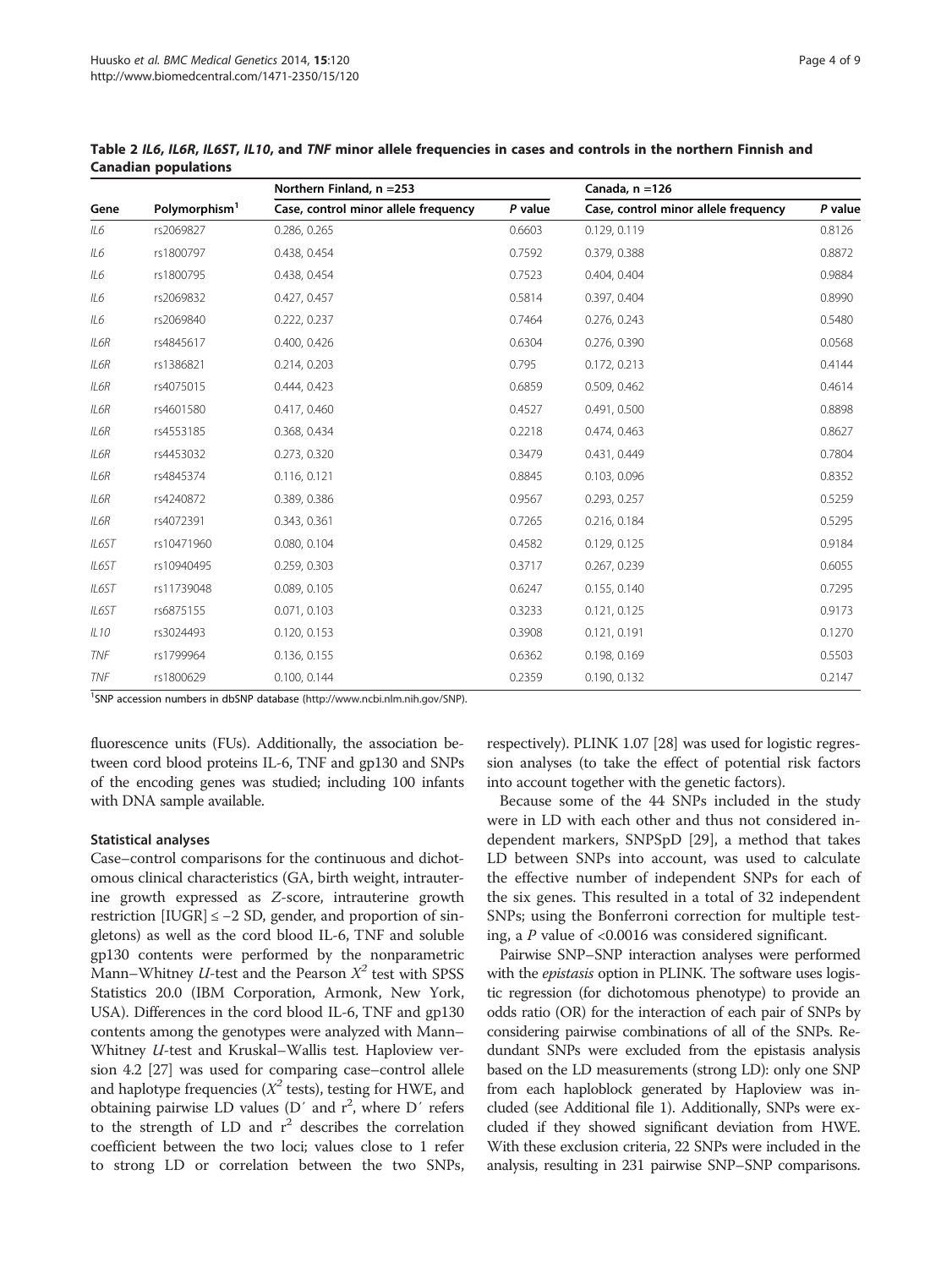|                                 | Northern Finland, n =253             | Canada, $n = 126$ |                                      |         |
|---------------------------------|--------------------------------------|-------------------|--------------------------------------|---------|
| NR3C1 polymorphism <sup>1</sup> | Case, control minor allele frequency | P value           | Case, control minor allele frequency | P value |
| rs17287758                      | 0.107, 0.107                         | 0.9869            | 0.155, 0.154                         | 0.9867  |
| rs17209237                      | 0.264, 0.237                         | 0.5685            | 0.219, 0.235                         | 0.7640  |
| rs6196                          | 0.200, 0.184                         | 0.7034            | 0.198, 0.184                         | 0.7709  |
| rs10482689                      | 0.107, 0.105                         | 0.9381            | 0.155, 0.154                         | 0.9867  |
| rs10482682                      | 0.339, 0.319                         | 0.6811            | 0.327, 0.347                         | 0.7529  |
| rs6188                          | 0.309, 0.296                         | 0.7897            | 0.362, 0.353                         | 0.8802  |
| rs10482672                      | 0.128, 0.132                         | 0.9191            | 0.172, 0.125                         | 0.2892  |
| rs33383                         | 0.460, 0.500                         | 0.4799            | 0.482, 0.441                         | 0.5248  |
| rs2918417                       | 0.304, 0.293                         | 0.825             | 0.366, 0.353                         | 0.8301  |
| rs6877893                       | 0.464, 0.482                         | 0.7372            | 0.466, 0.441                         | 0.6988  |
| rs4912905                       | 0.241, 0.241                         | 0.9992            | 0.241, 0.213                         | 0.5945  |
| rs2918415                       | 0.196, 0.178                         | 0.6609            | 0.198, 0.184                         | 0.7709  |
| rs17399352                      | 0.236, 0.218                         | 0.6763            | 0.172, 0.206                         | 0.5001  |
| rs2963155                       | 0.321, 0.321                         | 0.9854            | 0.319, 0.272                         | 0.4151  |
| rs9324924                       | 0.373, 0.409                         | 0.4954            | 0.397, 0.346                         | 0.4034  |
| rs7701443                       | 0.366, 0.359                         | 0.8903            | 0.353, 0.353                         | 0.9933  |
| rs4244032                       | 0.134, 0.153                         | 0.6201            | 0.190, 0.169                         | 0.6714  |
| rs4607376                       | 0.500, 0.495                         | 0.9247            | 0.500, 0.449                         | 0.4146  |
| rs13182800                      | 0.116, 0.147                         | 0.4074            | 0.190, 0.169                         | 0.6714  |
| rs12054797                      | 0.255, 0.320                         | 0.1888            | 0.302, 0.294                         | 0.8953  |
| rs4912910                       | 0.382, 0.414                         | 0.5472            | 0.353, 0.360                         | 0.9100  |
| rs12656106                      | 0.446, 0.407                         | 0.4619            | 0.431, 0.508                         | 0.2274  |
| rs12655166                      | 0.268, 0.324                         | 0.2641            | 0.302, 0.294                         | 0.8953  |

<span id="page-5-0"></span>

| Table 3 NR3C1 minor allele frequencies in cases and controls in the northern Finnish and Canadian populations |  |  |
|---------------------------------------------------------------------------------------------------------------|--|--|
|---------------------------------------------------------------------------------------------------------------|--|--|

<sup>1</sup>SNP accession numbers in dbSNP database [\(http://www.ncbi.nlm.nih.gov/SNP\)](http://www.ncbi.nlm.nih.gov/SNP).

The multiple testing–corrected significance threshold was  $P < 0.00022$ .

## Genetic power of the study

The power of the study was estimated by the Genetic Power Calculator [\[30\]](#page-8-0) with an additive risk model (the allelic 1 degree of freedom test assuming a causal SNP with a MAF range of 0.1–0.5 and a BPD prevalence of 0.2). Our population of very preterm infants, which included 114 cases and 265 controls (the combined northern Finnish and Canadian population) provided an estimate of 80% power (alpha =0.05) to detect genotypic relative risks of 1.56–1.7 for risk-allele carrier heterozygotes.

## Results

## Clinical characteristics of the BPD and control infants

Some of the clinical characteristics, such as GA, birth weight, and birth weight Z-score (birth weight adjusted for gestational age), differed significantly between infants with moderate-to-severe BPD and control infants with no-to-mild BPD (Table [1\)](#page-3-0). There were no differences between cases and controls in the number of fetuses per

pregnancy or in gender distribution (Table [1](#page-3-0)). Differences in the clinical characteristics were taken into account in the analyses when applicable.

#### IL6, IL6R, IL6ST, IL10, TNF and NR3C1 polymorphisms and haplotypes in BPD cases and controls

The allele frequency distribution of the 44 SNPs in BPD cases and controls was studied. None of the SNPs were associated with BPD in the northern Finnish or Canadian populations (Tables [2](#page-4-0) and 3), nor did the clinical risk factors affect the results when included in the logistic regression analyses. When the northern Finnish and Canadian populations were combined, there were no significant associations with BPD (data not shown). There were no statistically significant haplotype associations with BPD in the genes studied when the two populations were analyzed separately or combined (data not shown).

## Analysis of IL-6, TNF and gp130 proteins in cord blood

Cord blood IL-6, TNF and gp130 were higher in very preterm infants who subsequently developed BPD (n =35) than in those who did not develop BPD (n =85) (median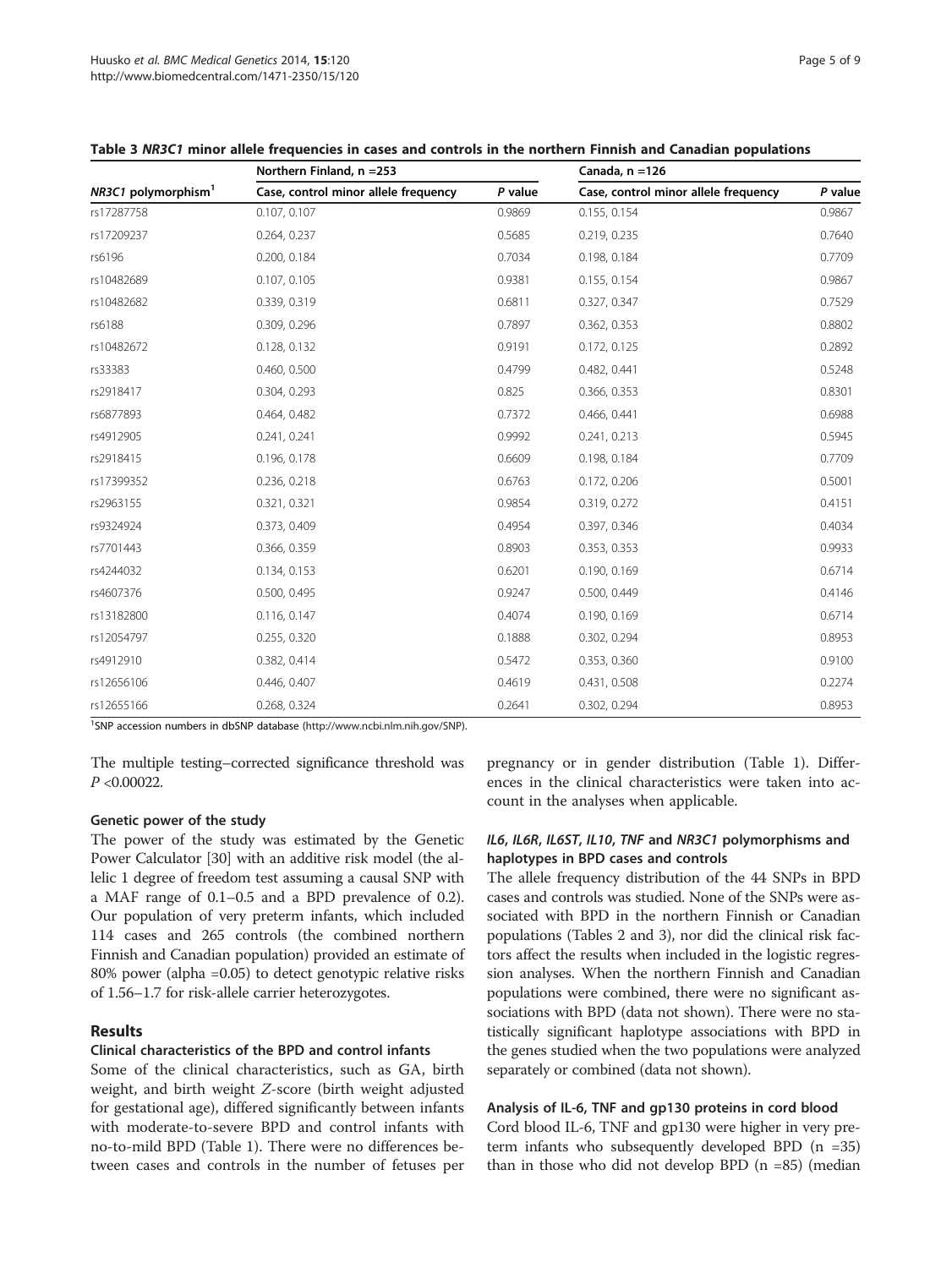1,299 FU in cases vs. 1,054 FU in controls, P =0.34; 514 FU in cases vs. 347 FU in controls,  $P = 0.002$ ; 46,419 FU in cases vs. 34,063 FU in controls,  $P < 0.001$ , respectively). Higher gp130 content predicted the risk of moderate-tosevere BPD as reported previously [[15](#page-8-0)]. There were no statistically significant differences in the measures of cord blood IL-6, TNF or gp130 among the genotypes of the IL6, TNF or IL6ST SNPs, respectively. Small number of cases or individuals with the minor alleles of the SNPs may have limited the power for statistical significance.

#### Study of epistasis (SNP–SNP interactions)

Pairwise SNP–SNP interaction analyses were performed to identify epistasis between genes located in different genomic regions or chromosomes and to assess the interactions for associations with BPD susceptibility. A total of 231 valid SNP–SNP tests were performed with the 22 SNPs included in the analyses (corrected  $P$  value threshold <0.00022). In the northern Finnish population, there was a SNP–SNP interaction that showed borderline significance for risk of moderate-to-severe BPD; this interaction was between IL6ST rs10471960 and IL10 rs3024493 SNPs (P =0.0003, ORinteraction =35.4; Table 4). The homozygote carriers of major alleles of both SNPs (i.e., carrying both AA and GG genotypes of IL6ST rs10471960 and IL10 rs3024493, respectively) were at higher risk of BPD. Furthermore, the cases tended to have a higher combined major allele (A-G) frequency compared to controls (83.8% vs. 75.3%, respectively). Thus, a combination of the major alleles could increase susceptibility to BPD or the minor alleles could be protective. This interaction between IL6ST rs10471960 and IL10 rs3024493 SNPs was not detected in the Canadian population ( $P = 0.65$ ) or when the populations were combined ( $P = 0.020$ ). In addition, no statistically significant interactions were detected in the Canadian population  $(P > 0.005)$  or in the combined northern Finnish and Canadian populations  $(P > 0.01)$ .

## Replication study of IL6ST rs10471960 and IL10 rs3024493 SNPs in BPD susceptibility

Due to the suggestive signal in the epistasis analysis in the northern Finnish population, the IL6ST rs10471960 and IL10 rs3024493 SNPs were further analyzed in the replication population that included the additional Finnish and Hungarian populations. In the single marker association analysis, these two SNPs were not associated with BPD in the replication Finnish or Hungarian populations, or when the replication populations were combined with the initial populations. In the epistasis analyses, the interaction between the two SNPs was not significant in the replication Finnish ( $P = 0.30$ ) or Hungarian ( $P = 0.61$ ) populations, or when the initial northern Finnish and Canadian populations were combined with the replication populations ( $P = 0.13$ ). The frequencies of the combined major alleles remained similar to those observed in the northern Finnish population (83.8% in cases vs. 75.3% in controls), but the difference in the frequency between cases and controls was smaller in the sample set that included all of the studied populations (76.1% in cases vs. 73.8% in controls).

## **Discussion**

Despite the remarkable advances in perinatal care, BPD continues to be a major complication of prematurity. The increased survival of extremely preterm infants has contributed to an overall increase in the incidence of BPD with a long-term risk of respiratory dysfunction [[1,2](#page-8-0)]. BPD occurs as the result of complex gene–environment interactions, but the etiology of BPD remains incompletely understood. Identification of the genetic component by family studies has highlighted the importance of genetic factors in predisposition to BPD [\[9](#page-8-0)]. Several polymorphisms have been associated with BPD in candidate gene and genome-wide association studies, but the associations have not been replicated at a statistically significant level [[8,10,11\]](#page-8-0). However, considering the high  $(\sim 80\%)$  heritability of BPD, only a small part of this heritability can be explained by the potential susceptibility SNPs discovered thus far.

In the present case–control study, we investigated whether the IL6, IL6R, IL6ST, IL10, TNF, and NR3C1 genes were associated with susceptibility to BPD or whether the genes have effect on cord blood serum protein levels at the time of birth. These genes were selected based on their involvement in inflammatory responses and lung maturation. To our knowledge, no previous genetic studies of BPD have reported significant associations between any of

Table 4 Results of epistasis analysis in the northern Finnish population

| Chr 1 | Gene 1            | SNP <sub>1</sub> | Chr 2 | Gene 2       | SNP <sub>2</sub> | P value of interaction* |  |
|-------|-------------------|------------------|-------|--------------|------------------|-------------------------|--|
|       | IL10              | rs3024493        |       | IL6ST        | rs10471960       | 0.0003                  |  |
|       | IL6R              | rs1386821        |       | 116          | rs2069832        | 0.0025                  |  |
| 5     | NR <sub>3CI</sub> | rs17209237       |       | TNF          | rs1800629        | 0.0049                  |  |
|       | IL10              | rs3024493        |       | <b>NR3C1</b> | rs17209237       | 0.0063                  |  |

\*None of the interactions were significant after correcting for multiple comparisons (P <0.0002 as threshold for significance). Only SNP x SNP interactions with P values <0.01 are shown.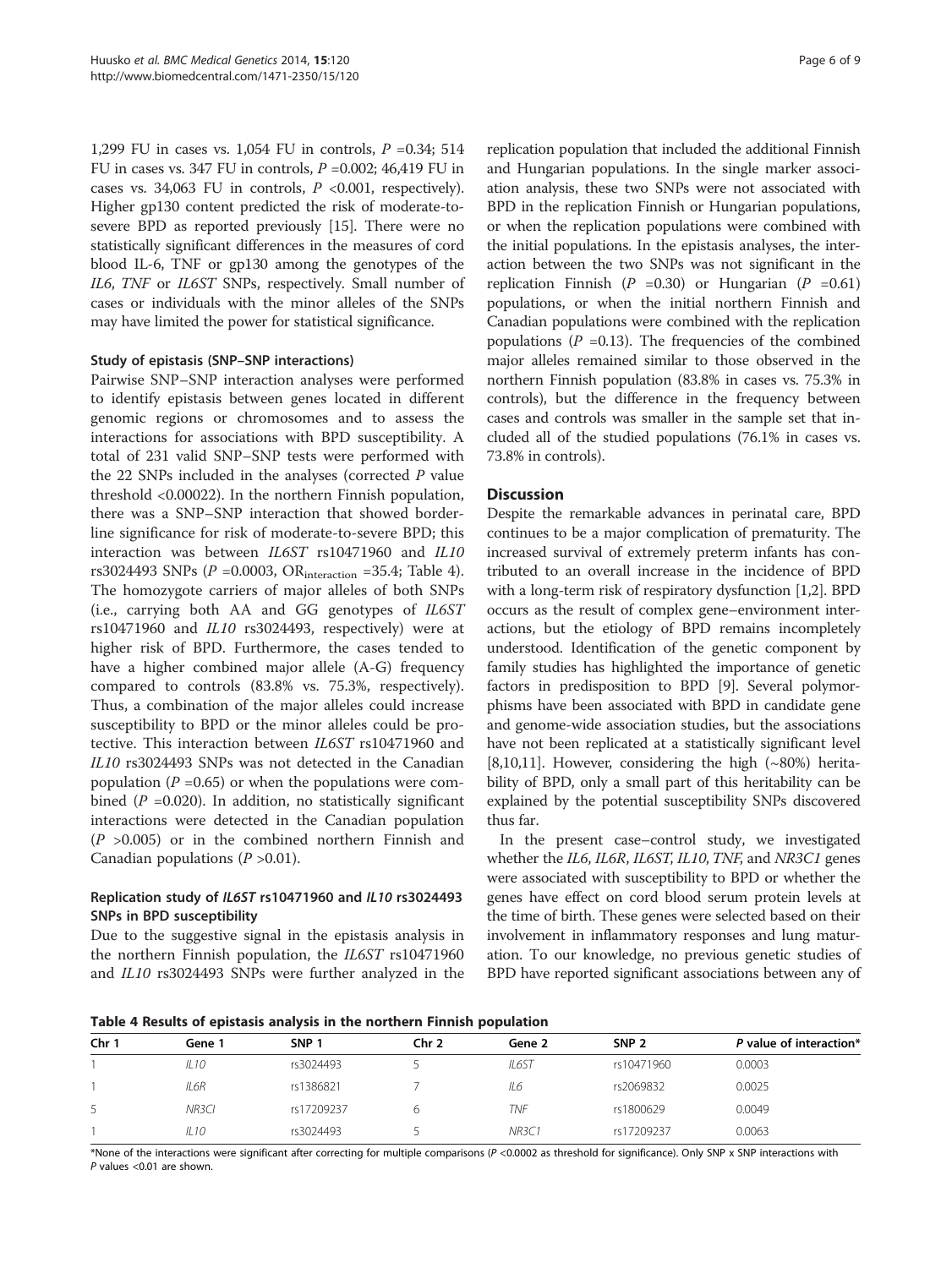<span id="page-7-0"></span>these genes and moderate-to-severe BPD. Previous studies of TNF polymorphisms yielded inconsistent results or associations that have not been replicated in subsequent studies [[31](#page-8-0)-[33\]](#page-9-0). In addition to single-SNP analyses, we investigated whether there is evidence for epistasis between these genes in predisposition to BPD. None of the 44 polymorphisms that we studied showed significant associations with BPD in the single marker case–control analyses. There were no significant associations between cord blood IL-6, TNF and gp130 and polymorphisms of the encoding genes. In the epistasis study, a suggestive interaction between IL6ST rs10471960 and IL10 rs3024493 SNPs was observed in the population that originated in the northern Finland  $(P = 0.0003)$ . This interaction did not remain significant for predisposition to moderate-to-severe BPD after correction for multiple comparisons, and the detected interaction was not replicated in the additional studied populations.

Epistasis may be one of the factors that account for the missing heritability in complex diseases [[34](#page-9-0)]. However, assessing whether the detected interactions in epistasis analyses represent true gene–gene interactions is not a straightforward task. To our knowledge, interactions between IL6ST and IL10 have not been reported previously. IL-6 levels and actions, namely, IL-6 signaling, are dependent on the two receptors IL-6R and gp130. gp130, encoded by IL6ST, is a common receptor subunit that is shared with other receptors belonging to the IL-6 cytokine family. Different pathways of IL-6 signaling represent different types of cells that respond to IL-6; this could explain both the pro- and anti-inflammatory actions of IL-6 cytokine [\[35,36](#page-9-0)]. In infants that subsequently developed BPD, increased concentrations of IL-6 and soluble forms of IL-6R and gp130 were observed with different ratios in tracheal aspirate suggesting that altered IL-6 signaling may have a role in pulmonary inflammation [[37](#page-9-0)]. Additionally, high cord blood levels of soluble gp130 at birth have been shown to predict subsequent development of BPD among very preterm infants [[15](#page-8-0)], and the role of IL-10 in BPD has been investigated [\[13,](#page-8-0)[38\]](#page-9-0). Thus, the potential interaction we observed in this study may be biologically relevant, but it requires further investigation.

The strengths of our study are the use of genetically relatively homogenous Finnish populations, the availability of multiple populations of European descent (i.e. we did not include individuals of clearly different ethnicities to avoid bias arising from population structure), and the strict phenotypic criteria among the participating centers. We analyzed common polymorphisms of several genes with potentially relevant roles in the pathogenesis of BPD. Possible limitations of this study are that the initial study population (northern Finnish) was relatively small and that the suggestive interaction was not observed in the other populations. Our northern Finnish

population is likely more genetically homogenous than populations that originated in other parts of Finland [[39](#page-9-0)] and compared to other populations of European origin [[40\]](#page-9-0). This could have affected the different patterns of interaction between SNPs that we observed among the different populations in this study. An additional replication study is needed, with a larger population.

#### Conclusions

None of the polymorphisms within the IL6, IL6R, IL6ST, IL10, TNF, and NR3C1 genes were associated with BPD susceptibility, nor were they associated with the measured biomarkers. We observed a modest evidence of epistasis, i.e., a potential SNP–SNP interaction that could be associated with the risk of BPD. To our knowledge, epistasis has not been previously addressed in genetic studies of BPD. We propose that further studies of gene–gene interactions in the etiology of BPD are needed.

## Additional file

[Additional file 1:](http://www.biomedcentral.com/content/supplementary/s12881-014-0120-7-s1.pdf) Additional data for "A study of genes encoding cytokines (IL6, IL10, TNF), cytokine receptors (IL6R, IL6ST), and glucocorticoid receptor (NR3C1) and susceptibility to bronchopulmonary dysplasia" by Huusko JM, Karjalainen MK, Mahlman M, Haataja R, Kari MA, Andersson S, Toldi G, Tammela O, Rämet M, Lavoie PM, and Hallman M.

#### Abbreviations

BPD: Bronchopulmonary dysplasia; FU: Fluorescence unit; GA: Gestational age; HWE: Hardy–Weinberg equilibrium; IUGR: Intrauterine growth restriction; LD: Linkage disequilibrium; MAF: Minor allele frequency; OR: Odds ratio; PMA: Postmenstrual age; SNP: Single nucleotide polymorphism; tSNP: Tagging SNP.

#### Competing interests

The authors declare that they have no competing interests.

#### Authors' contributions

JMH designed and performed experiments, analyzed the data, and drafted the initial manuscript. MKK supervised and contributed to the data analysis, critically reviewed and revised the manuscript. MM, RH, MAK, SA, GT and OT contributed to obtaining patient data and/or DNA, reviewed and revised the manuscript. MR and PML contributed to obtaining patient data and DNA, critically reviewed and revised the manuscript. MH designed and supervised the study, critically reviewed and revised the manuscript. All authors have approved the final manuscript as submitted.

#### Acknowledgements

We would like to thank Maarit Haarala for laboratory assistance; Tuula Kaukola and Stephen Kingsmore for generating the biomarker data; Riitta Vikeväinen, Leena Kivinen, Marita Suni, Satu Ekblad, Sirpa Toivonen, Anneli Paloranta, Jaana Vuollet-Puurunen, and Pia Pohjola for sample and data collection; Leena Haataja and Helena Lapinleimu for subject enrollment and sample collection; Risto Bloigu for statistical consulting; and Kira Heller for language editing of the manuscript. Mihoko Ladd and Barb Kamstra are acknowledged for coordinating sample collection and enrolment in Vancouver and Edmonton (Canada), respectively. Miklós Szabó and Tivadar Tulassay are acknowledged for sample and data collection in Hungary. Genotyping of the SNP markers was performed by the Technology Centre, Institute for Molecular Medicine Finland (FIMM), University of Helsinki.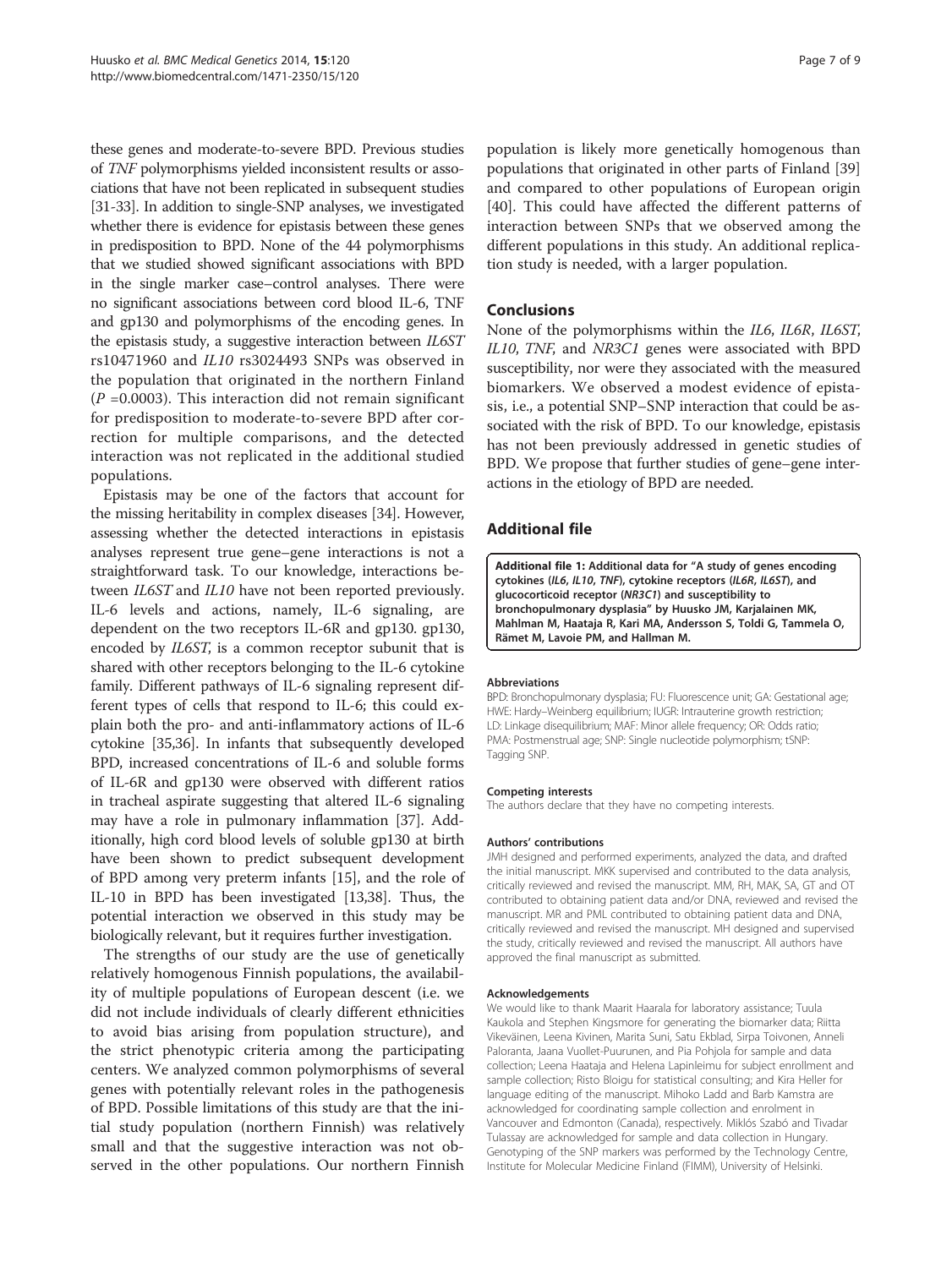#### <span id="page-8-0"></span>Funding

This work was supported by the Alma and K. A. Snellman Foundation, Oulu, Finland (JMH, MKK), the Emil Aaltonen Foundation (JMH, MKK), the Foundation of Pediatric Research in Finland (MKK, RH), the Academy of Finland (grant number 126662, MH), the Sigrid Juselius Foundation (MH), and Competitive Research Funding of the Tampere University Hospital (MR). PML is supported by Michael Smith Foundation for Health Research Career Investigator and Child & Family Research Institute Clinician-Scientist Awards. The Canadian recruitment portion of this study was funded by a British Columbia Lung Association Grant (PML).

#### The Gen-BPD Study Group

The Gen-BPD Study Group includes the following investigators from the following University Hospital Centers of Finland: Children's Hospital, Helsinki University Central Hospital and University of Helsinki: Sture Andersson, MD, PhD; Cecilia Janér, MD; M. Anneli Kari, MD, PhD; and Ilkka Ketola, MD, PhD. Department of Pediatrics, Kuopio University Hospital, Kuopio, Finland: Ulla Sankilampi, MD, PhD. Department of Pediatrics, Institute of Clinical Medicine, University of Oulu and Department of Children and Adolescents, Oulu University Hospital, Oulu, Finland: Mikko Hallman, MD, PhD; Johanna M. Huusko, PhD; Minna K. Karjalainen, PhD; Mari Mahlman, MD; and Riitta Marttila, MD, PhD. Department of Pediatrics, Tampere University Hospital, Tampere, Finland: Mika Rämet, MD, PhD and Outi Tammela, MD, PhD. Department of Pediatrics, Turku University Hospital, Turku, Finland: Liisa Lehtonen, MD, PhD. And investigator Thierry Lacaze-Masmonteil, MD, PhD from the Children's Hospital of Eastern Ontario, University of Ottawa, Ottawa, Ontario, Canada.

#### Author details

<sup>1</sup>Department of Pediatrics, Institute of Clinical Medicine, Medical Research Center Oulu, Oulu University Hospital and University of Oulu, Oulu, Finland. <sup>2</sup> Department of Children and Adolescents, Oulu University Hospital, Oulu, Finland. <sup>3</sup>Biocenter Oulu, Oulu, Finland. <sup>4</sup>Children's Hospital, Helsinki University Central Hospital and University of Helsinki, Helsinki, Finland. <sup>5</sup>First Department of Pediatrics, Semmelweis University, Budapest, Hungary. <sup>6</sup>Department of Pediatrics, Tampere University Hospital, Tampere, Finland. <sup>7</sup> BioMediTech, University of Tampere, Tampere, Finland. <sup>8</sup> Child and Family Research Institute of British Columbia, Vancouver, Canada.

#### Received: 24 June 2014 Accepted: 13 October 2014 Published online: 01 November 2014

#### References

- 1. Bhandari A, McGrath-Morrow S: Long-term pulmonary outcomes of patients with bronchopulmonary dysplasia. Semin Perinatol 2013, 37:132–137.
- 2. Fanaroff AA, Stoll BJ, Wright LL, Carlo WA, Ehrenkranz RA, Stark AR, Bauer CR, Donovan EF, Korones SB, Laptook AR, Lemons JA, Oh W, Papile LA, Shankaran S, Stevenson DK, Tyson JE, Poole WK, NICHD Neonatal Research Network: Trends in neonatal morbidity and mortality for very low birthweight infants. Am J Obstet Gynecol 2007, 196:147.e1–147.e8.
- Bose C, Van Marter LJ, Laughon M, O'Shea TM, Allred EN, Karna P, Ehrenkranz RA, Boggess K, Leviton A, Extremely Low Gestational Age Newborn Study Investigators: Fetal growth restriction and chronic lung disease among infants born before the 28th week of gestation. Pediatrics 2009, 124:e450–e458.
- 4. Speer CP: Inflammation and bronchopulmonary dysplasia: a continuing story. Semin Fetal Neonatal Med 2006, 11:354–362.
- 5. Bhandari V, Bizzarro MJ, Shetty A, Zhong X, Page GP, Zhang H, Ment LR, Gruen JR, Neonatal Genetics Study Group: Familial and genetic susceptibility to major neonatal morbidities in preterm twins. Pediatrics 2006, 117:1901–1906.
- 6. Lavoie PM, Pham C, Jang KL: Heritability of bronchopulmonary dysplasia, defined according to the consensus statement of the national institutes of health. Pediatrics 2008, 122:479–485.
- 7. Parker RA, Lindstrom DP, Cotton RB: Evidence from twin study implies possible genetic susceptibility to bronchopulmonary dysplasia. Semin Perinatol 1996, 20:206–209.
- 8. Hadchouel A, Durrmeyer X, Bouzigon E, Incitti R, Huusko J, Jarreau PH, Lenclen R, Demenais F, Franco-Montoya ML, Layouni I, Patkai J, Bourbon J, Hallman M, Danan C, Delacourt C: Identification of SPOCK2 as a

susceptibility gene for bronchopulmonary dysplasia. Am J Respir Crit Care Med 2011, 184:1164–1170.

- 9. Lavoie PM, Dube MP: Genetics of bronchopulmonary dysplasia in the age of genomics. Curr Opin Pediatr 2010, 22:134–138.
- 10. Shaw GM, O'Brodovich HM: Progress in understanding the genetics of bronchopulmonary dysplasia. Semin Perinatol 2013, 37:85–93.
- 11. Wang H, St Julien KR, Stevenson DK, Hoffmann TJ, Witte JS, Lazzeroni LC, Krasnow MA, Quaintance CC, Oehlert JW, Jelliffe-Pawlowski LL, Gould JB, Shaw GM, O'Brodovich HM: A Genome-Wide Association Study (GWAS) for Bronchopulmonary Dysplasia. Pediatrics 2013, 132:290–297.
- 12. Coalson JJ: Pathology of bronchopulmonary dysplasia. Semin Perinatol 2006, 30:179–184.
- 13. Bose CL, Dammann CE, Laughon MM: Bronchopulmonary dysplasia and inflammatory biomarkers in the premature neonate. Arch Dis Child Fetal Neonatal Ed 2008, 93:F455–F461.
- 14. Ambalavanan N, Carlo WA, D'Angio CT, McDonald SA, Das A, Schendel D, Thorsen P, Higgins RD, Eunice Kennedy Shriver National Institute of Child Health and Human Development Neonatal Research Network: Cytokines associated with bronchopulmonary dysplasia or death in extremely low birth weight infants. Pediatrics 2009, 123:1132–1141.
- 15. Kaukola T, Tuimala J, Herva R, Kingsmore S, Hallman M: Cord immunoproteins as predictors of respiratory outcome in preterm infants. Am J Obstet Gynecol 2009, 200:100.e1–100.e8.
- 16. Yoon BH, Romero R, Jun JK, Park KH, Park JD, Ghezzi F, Kim BI: Amniotic fluid cytokines (interleukin-6, tumor necrosis factor-alpha, interleukin-1 beta, and interleukin-8) and the risk for the development of bronchopulmonary dysplasia. Am J Obstet Gynecol 1997, 177:825–830.
- 17. McGowan EC, Kostadinov S, McLean K, Gotsch F, Venturini D, Romero R, Laptook AR, Sharma S: Placental IL-10 dysregulation and association with bronchopulmonary dysplasia risk. Pediatr Res 2009, 66:455–460.
- 18. Nicolaides NC, Galata Z, Kino T, Chrousos GP, Charmandari E: The human glucocorticoid receptor: molecular basis of biologic function. Steroids 2010, 75:1–12.
- 19. Yang N, Ray DW, Matthews LC: Current concepts in glucocorticoid resistance. Steroids 2012, 77:1041–1049.
- 20. Jobe AH, Bancalari E: Bronchopulmonary dysplasia. Am J Respir Crit Care Med 2001, 163:1723–1729.
- 21. Walsh MC, Yao Q, Gettner P, Hale E, Collins M, Hensman A, Everette R, Peters N, Miller N, Muran G, Auten K, Newman N, Rowan G, Grisby C, Arnell K, Miller L, Ball B, McDavid G, National Institute of Child Health and Human Development Neonatal Research Network: Impact of a physiologic definition on bronchopulmonary dysplasia rates. Pediatrics 2004, 114:1305–1311.
- 22. Lavoie PM, Ladd M, Hirschfeld AF, Huusko J, Mahlman M, Speert DP, Hallman M, Lacaze-Masmonteil T, Turvey SE: Influence of common nonsynonymous Toll-like receptor 4 polymorphisms on bronchopulmonary dysplasia and prematurity in human infants. PLoS One 2012, 7:e31351.
- 23. Karjalainen MK, Huusko JM, Ulvila J, Sotkasiira J, Luukkonen A, Teramo K, Plunkett J, Anttila V, Palotie A, Haataja R, Muglia LJ, Hallman M: A potential novel spontaneous preterm birth gene, AR, identified by linkage and association analysis of X chromosomal markers. PLoS One 2012, 7:e51378.
- 24. Hannelius U, Lindgren CM, Melen E, Malmberg A, von Dobeln U, Kere J: Phenylketonuria screening registry as a resource for population genetic studies. J Med Genet 2005, 42:e60.
- 25. The International HapMap Project [[www.hapmap.org\]](http://www.hapmap.org)
- 26. Schweitzer B, Roberts S, Grimwade B, Shao W, Wang M, Fu Q, Shu Q, Laroche I, Zhou Z, Tchernev VT, Christiansen J, Velleca M, Kingsmore SF: Multiplexed protein profiling on microarrays by rolling-circle amplification. Nat Biotechnol 2002, 20:359–365.
- 27. Barrett JC, Fry B, Maller J, Daly MJ: Haploview: analysis and visualization of LD and haplotype maps. Bioinformatics 2005, 21:263-265.
- 28. Purcell S, Neale B, Todd-Brown K, Thomas L, Ferreira MA, Bender D, Maller J, Sklar P, de Bakker PI, Daly MJ, Sham PC: PLINK: a tool set for wholegenome association and population-based linkage analyses. Am J Hum Genet 2007, 81:559–575.
- 29. Nyholt DR: A simple correction for multiple testing for single-nucleotide polymorphisms in linkage disequilibrium with each other. Am J Hum Genet 2004, 74:765–769.
- 30. Genetic Power Calculator [\[http://pngu.mgh.harvard.edu/~purcell/gpc/](http://pngu.mgh.harvard.edu/~purcell/gpc/)]
- 31. Chauhan M, Bombell S, McGuire W: Tumour necrosis factor (−−308A) polymorphism in very preterm infants with bronchopulmonary